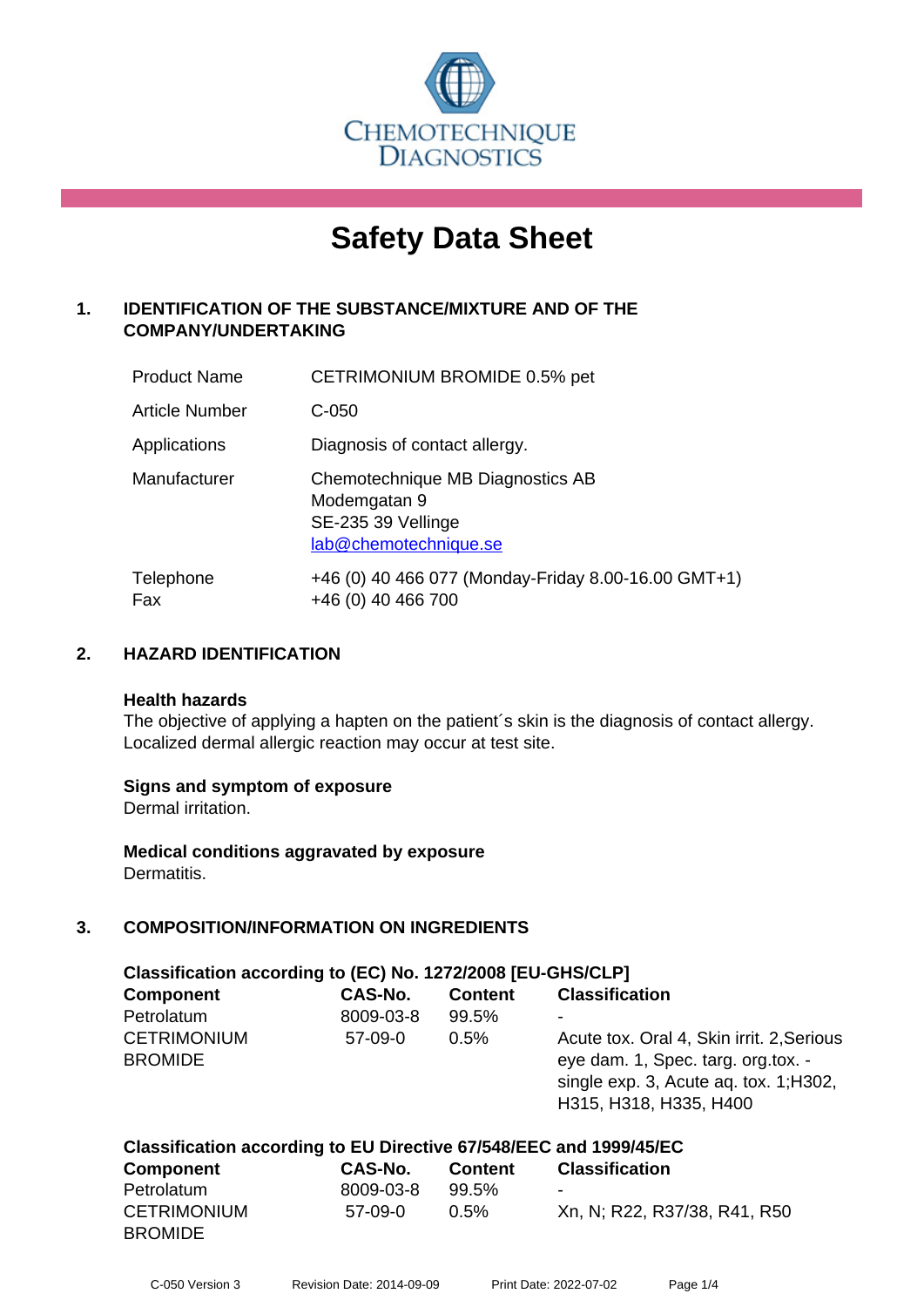#### **4. FIRST AID MEASURES**

**Emergency and first aid procedures** Obtain medical attention.

#### **5. FIRE-FIGHTING MEASURES\***

#### **Suitable extinguish media**

CO2, powder or water spray. Fight larger fires with water spray or alcohol resistant foam.

**For safety reasons unsuitable extinguishing agents** Water with full jet.

**Special protective equipment for fire-fighters** Wear self-contained respiratory protective device. Wear fully protective suit.

\*Data is shown for petrolatum only

#### **6. ACCIDENTAL RELEASES MEASURES**

**Steps to be taken if material is released or spilled** Contain and place in a closed container.

#### **7. HANDLING AND STORAGE**

**Precautions to be taken in handling and storage** Store dark at 5-8 C. Avoid extended exposure to light. FOR EXTERNAL USE ONLY.

#### **8. EXPOSURE CONTROLS/PERSONAL PROTECTION**

**Respiratory protection** Not required.

**Ventilation** Local exhaust.

**Protective gloves** Disposal gloves.

**Eye protection** Not required with normal use.

**Work/Hygienic practices** Wash hands after each use.

#### **9. PHYSICAL AND CHEMICAL PROPERTIES**

Odour **Odourless** 

Appearance Ivory White Semi-solid

Melting point\* 50-55° C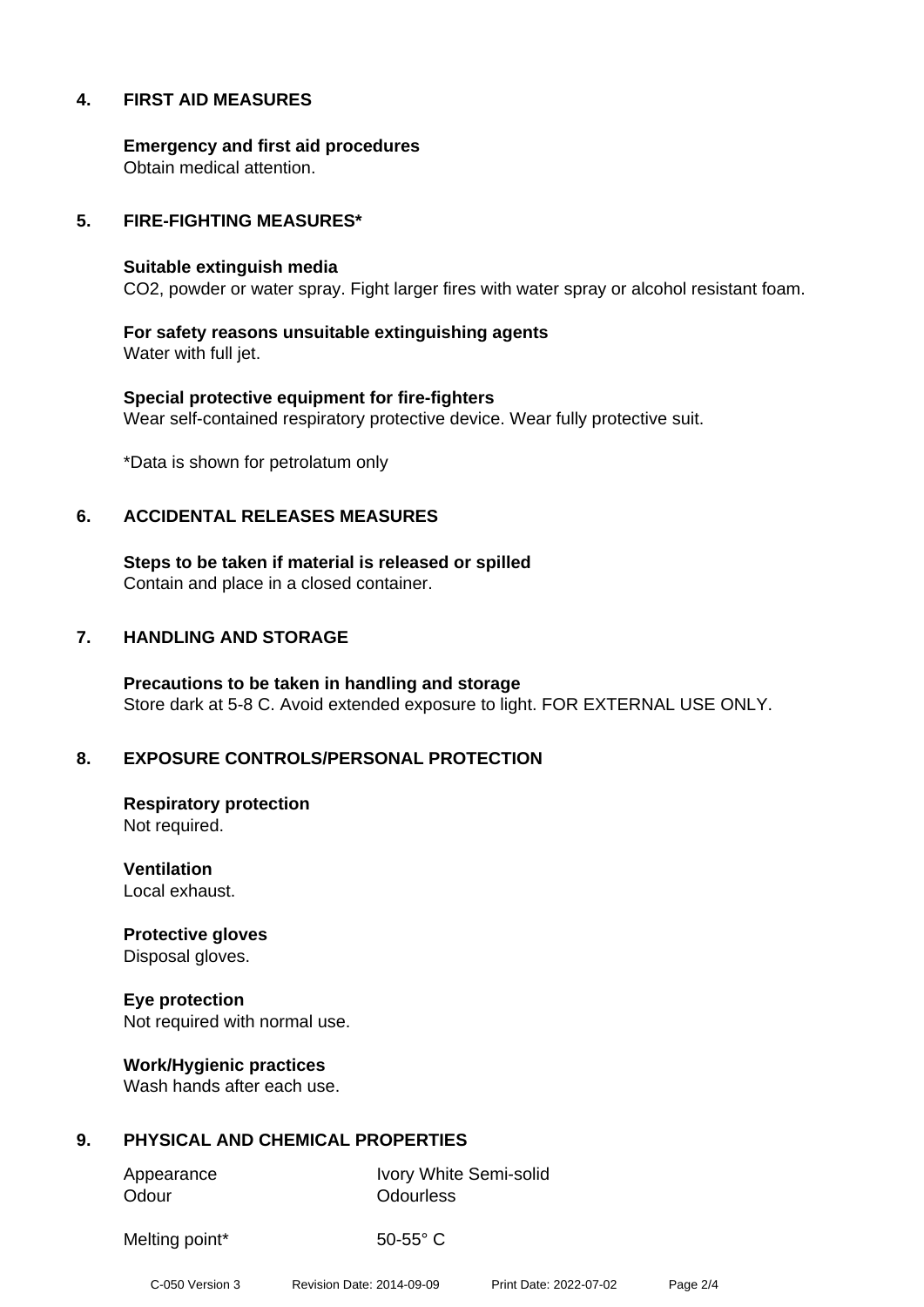Boiling point\* No data available Flash point\*  $>100^{\circ}$ C Self ignition\* Product does not self ignite. Danger of explosion\* Product does not present an explosion hazard. Density\* No data available. Solubility in/Miscibility with Water\* Insoluble

\*Data is shown for petrolatum only

# **10. STABILITY AND REACTIVITY**

#### **Incompability**

May react with strong oxidizing agents.

#### **Stability**

Stable at recommended storage conditions.

#### **Hazardous byproducts**

Combustion may generate CO, CO2 and other oxides.

# **Hazardous polymerization**

Will not occur.

#### **11. TOXICOLOGICAL INFORMATION**

No data available.

#### **12. ECOLOGICAL INFORMATION**

No data available.

#### **13. DISPOSAL CONSIDERATIONS**

#### **Waste disposal method**

Comply with federal, state/provincial and local regulation.

#### **14. TRANSPORT INFORMATION**

Not dangerous goods.

#### **15. REGULATORY INFORMATION**

The classification is according to the latest editions of the EU lists, and extended by company and literature data.

## **16. OTHER INFORMATION**

#### **Text of H-statements and R-phrases mentioned in Section 3**

| Acute tox. Oral 4 |                           | Acute toxicity, Oral (Category 4) |          |  |
|-------------------|---------------------------|-----------------------------------|----------|--|
| Skin irrit. 2     |                           | Skin irritation (Category 2)      |          |  |
| C-050 Version 3   | Revision Date: 2014-09-09 | Print Date: 2022-07-02            | Page 3/4 |  |